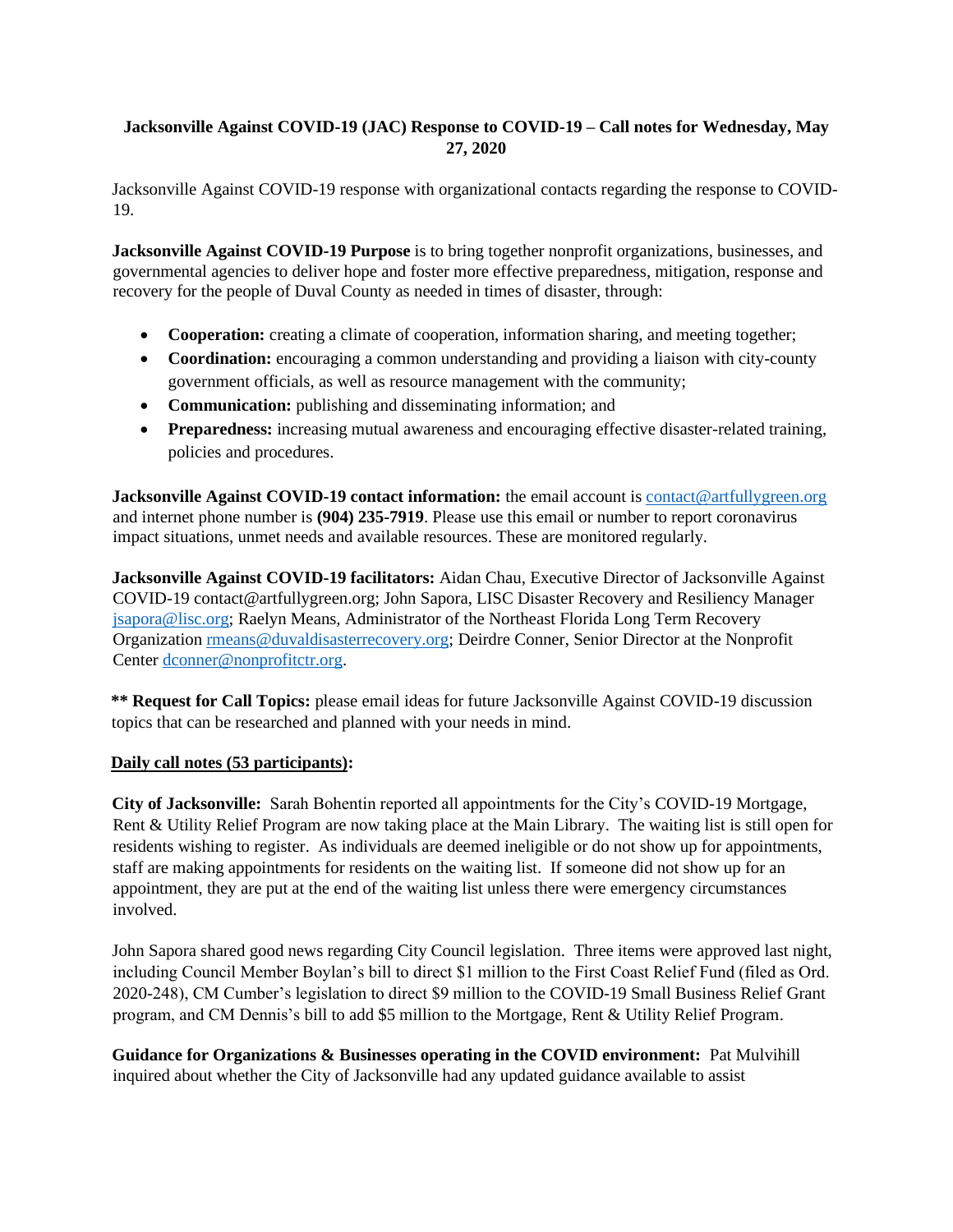organizations in reestablishing in-person interactions and activities. The City does have information on their website, as does the CDC.

**Updated CDC Guidance for Community and Faith-Based Organizations:** as congregations and neighborhood-based organizations consider how to safely reopen their physical locations, here is a link to updated guidance from the Centers for Disease Control and Prevention for these community organizations. There are checklists, posters and FAQs that are helpful for any large community gathering. The bottom right hand corner shows when a CDC page was last updated. <https://www.cdc.gov/coronavirus/2019-ncov/community/organizations/index.html>

Additionally, the CDC hosted a webinar today at 1pm addressing the 2020 Hurricane Season during COVID-19. The slides for that webinar are attached and the recording is found at: https://emergency.cdc.gov/epic/learn/2020/webinar\_20200527.asp

#### **Discussion Topic: Health-Smart Holistic Health and Wellness Center Programs for Seniors**

John Sapora invited Mrs. Hermonyone Walker to share on behalf of this network of 10 churches in Health Zone 1 as an example of a grassroots network that is reaching their constituents in the midst of the pandemic. The network was established as a result of a grant received in 2019 to address the unmet needs of seniors. The group of churches has been feeding 250 people per week through their feeding program and also has a 9-week wellness program that has been very successful in aiding weight loss and combating depression, among other things. The initiative is seeking to be self-sustainable by establishing a health empowerment coach and food pantry at each church. Although they entered year 2 of the program just as the pandemic was beginning to impact our community, they have transitioned to a virtual environment and continue to serve their represented neighborhoods. They are grateful for face mask donations from Masks4Jax and Riverside Presbyterian Church, which have been distributed to the seniors they serve. If anyone would like to connect with this initiative, contact Mrs. Walker at [hw.walker256@gmail.com](mailto:hw.walker256@gmail.com).

#### **Discussion Topic: Northeast Florida Long-Term Recovery Organization for Hurricane Irma**

Raelyn Means, Administrator for the NFLTRO, shared highlights from the NFLTRO's work since Irma hit in September 2017. The LTRO is an example of the work and collaboration that may occur through the JAC should a future hazard impact our community. The NFLTRO has engaged 40+ partner organizations who have facilitated recovery for more than 2,061 households at a cost of \$5.4 million. Home repair assistance remains the highest unmet need, and thanks to the generous support of donors, the NFLTRO's Unmet Needs Roundtable has provided repairs to 61 families to date at a total cost approaching \$900,000. The recent grant from Volunteer Florida will allow the NFLTRO to finish repairs for 50 families that remain in its home repair queue and allow the NFLTRO to reach its goal of repairing 100 homes. https://duvaldisasterrecovery.org/

### **Agency Reports & Unmet Needs**

**Rotary District 6970:** Pat Mulvihill continues to have handwashing stations and a small quantity of face shields available through their partnership with Made in Space. They have also connected with the Vietnam Veterans group and have face masks available as well. In response to the continued unmet need for hand sanitizer, Pat indicated they are working to source that and will share more if and when it becomes available.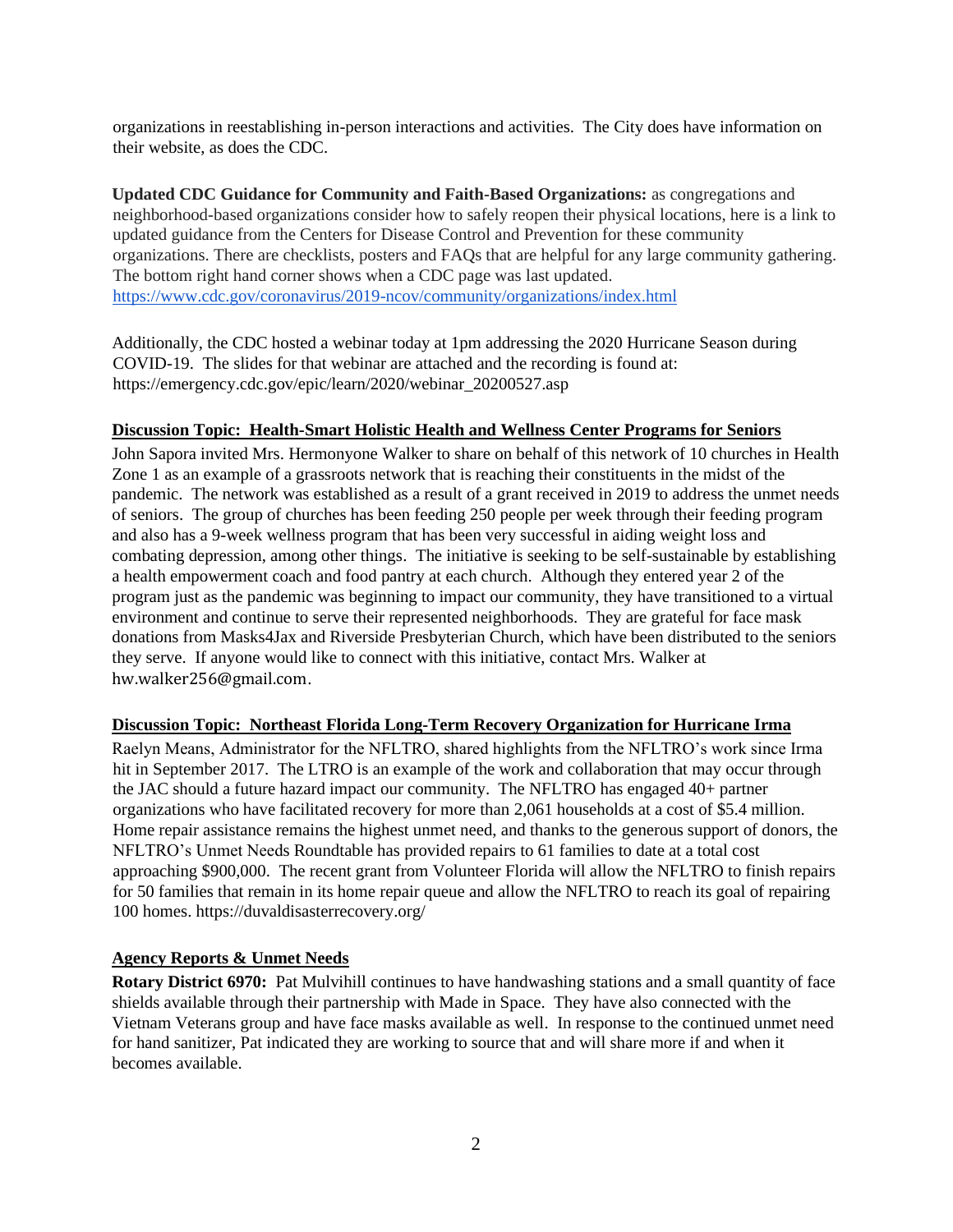**Center for Sustainable Agricultural Excellence & Conservation:** Angela TenBroeck reported an ongoing need for hand sanitizer, as well as two additional handwashing stations from Rotary. She inquired about the possibility of making masks available to businesses that may need to provide them to employees, as they recently heard from Sonny's BBQ that they could use masks.

**New Town Success Zone:** Brenda Ford shared they will be doing a food distribution in partnership with Feeding Northeast Florida and Mayo Clinic this Saturday. They would appreciate additional face masks that can be shared with clients.

**American Heart Association:** Ansley Lee (via chat) shared the American Heart Association's exchange website. [https://theexchange.heart.org/page/home.](https://theexchange.heart.org/page/home) Tell us what you need — or how you can help. We make it easy. All posted needs, assets, and resources are arranged geographically so it's easy to make a match. If your organization has resources to offer — or needs help — go to our Opportunities & Needs page. For example: A hospital and a hotel might work together to provide rooms for nurses flown in to help during a health crisis like COVID-19. A regional food bank could take advantage of a shipping company's idle trucks to refrigerate extra meals for schools who are feeding entire families now, not just students.

**Edward Waters College:** Chelsea Reeves (Community Impact Director, American Heart Association) shared an immediate need for housing for five students at Edward Waters College: 2 female international students (summer lodging), 1 male student (homeless), and 2 male students (temp housing until the end of May). If anyone can assist, contact: Ms. Cullena Mays (EWC Development Officer/Alumni Relations Manager (904) 470-8250.

**The Elevated Studio:** In response to unmet housing needs related to the pandemic, Brian Baer from <http://www.theelevatedstudio.org/> suggested looking into AirBnB's disaster relief program to see if the students would be eligible for assistance. [https://www.airbnb.com/openhomes/disaster-relief.](https://www.airbnb.com/openhomes/disaster-relief) Brian shared that one of the greatest strengths that JACs and VOADs have during response is the continuity of planning during "blue sky" times. He encourages organizations to consider Jacksonville Against COVID-19 membership.

**Nonprofit Center of Northeast Florida:** Deirdre Conner encouraged nonprofit organizations to take their impact survey if they have not already done so. <https://www.surveymonkey.com/r/NPCPPPSurvey> In response to the question regarding the findings of the Nonprofit Center's Reopening Working Group, Deirdre said the findings should be available by the end of next week, at which point they will be shared. The Nonprofit Center has a number of upcoming training opportunities listed on their website. They continue to offer these virtually for the time being. https://nonprofitctr.org/

**Center for Independent Living Jacksonville:** On June 25, the CIL will host a virtual Emergency Preparedness Conference for persons with disabilities, and they are looking for presenters. Contact Jose for more information: jmorales@ciljacksonville.org or phone 904-955-4196. Registration is now open on their website: [www.ciljacksonville.org/events.](http://www.ciljacksonville.org/events) Also see the event on CIL's facebook page: <https://www.facebook.com/events/921476548302738/>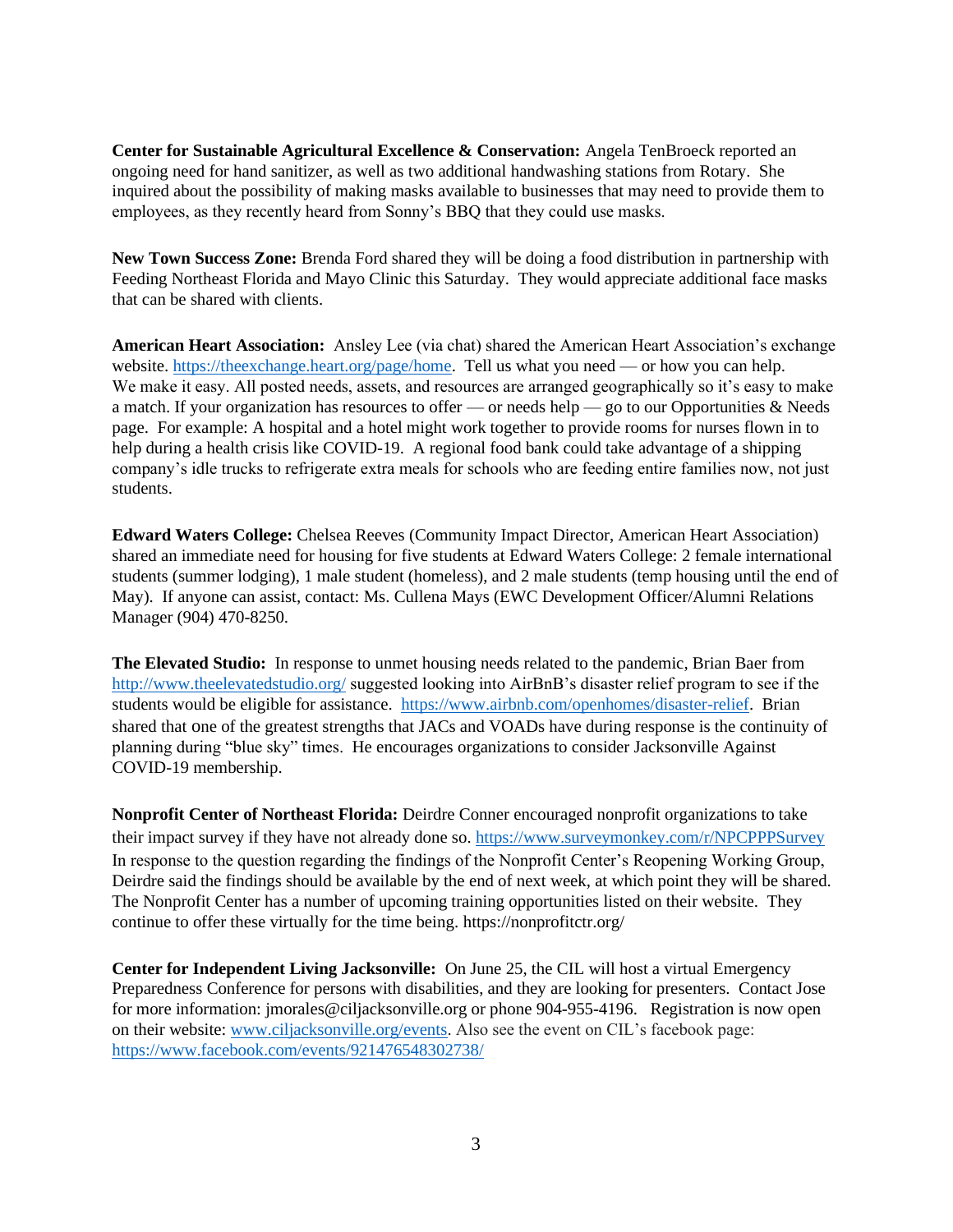**American Red Cross/Bereavement and Grief Assistance:** Tyler Smith, Disaster Program Manager, shared the following information via email: The American Red Cross is offering [a Virtual Family](https://www.redcross.org/virtual-family-assistance-center.html)  [Assistance Center \(VFAC\)](https://www.redcross.org/virtual-family-assistance-center.html) to support families struggling with loss and grief due to the ongoing coronavirus pandemic.

∙ People can visit [redcross.org/VFAC](http://redcross.org/VFAC) to access a support hub with special virtual programs, information, referrals and other services to support families in need. The hub will also connect people to community resources provided by partners in their area.

∙ All support is provided virtually and is completely confidential and free.

∙ Many families have experienced a disrupted bereavement and grief process due to restrictions related to COVID-19. To help, the Red Cross has set up a virtual team of specially trained volunteers who are:

 **o** Connecting with families over the phone to offer condolences, support and access to resources that may be available.

**o** Providing support for virtual memorial services, including connecting families with local faith-based community partners.

 **o** Sharing information and referrals to state and local agencies as well as other community organizations.

 **o** Hosting online classes to help foster resilience and facilitate coping skills. People without internet access can call 833-492-0094 for help between 8:00 a.m. to 8:00 p.m. local time to speak with a trained Red Cross volunteer either in English or Spanish.

∙ Callers in immediate crisis should call 911 or a hotline like the Suicide Prevention Lifeline.

∙ Help and support are available for people from any state, county, territory or tribal nation.

∙ Frontline responders, such as healthcare workers, workers at long-term care facilities, and other essential personnel dealing with families of COVID-19 patients, are welcome to call as well.

### **JAC Formalization – Seize the Day!**

John Sapora reminded everyone we are currently soliciting member organizations for the Jacksonville Against COVID-19. There is opportunity for organizations to be either a Voting Member or an Associate (Non-Voting) member, so that we can be as inclusive as possible and create a diverse base of organizations. The bylaws provide for a fiscal sponsor, which will be the Nonprofit Center of Northeast Florida.

As part of the formalization, an Executive Committee with four officers and at least five other members at-large (including two city representatives) will be established and meet on a monthly basis. If anyone is interested in serving in this capacity or has nominations, please contact John Sapora or email [contact@artfullygreen.org.](mailto:coad@duvaldisasterrecovery.org) General membership meetings during "blue skies" will occur on a quarterly basis.

#### **Learning Opportunities**

**Florida Housing Coalition:** Please join the Florida Housing Coalition on **[Thursday, May 28](https://fhc.wildapricot.org/EmailTracker/LinkTracker.ashx?linkAndRecipientCode=2i%2bAXriWZXRKoIn2DUtM%2bqOWu0S7CmXkXwx6oU2%2fYsJgmdgrC8B7j%2fm34ybFClocZEbjPbIPplx%2fgyO5bmyF6fpe0RYmm9xpMFrB4QYyQqw%3d) at [1:30pm,](https://fhc.wildapricot.org/EmailTracker/LinkTracker.ashx?linkAndRecipientCode=2i%2bAXriWZXRKoIn2DUtM%2bqOWu0S7CmXkXwx6oU2%2fYsJgmdgrC8B7j%2fm34ybFClocZEbjPbIPplx%2fgyO5bmyF6fpe0RYmm9xpMFrB4QYyQqw%3d)** as they host a free webinar to discuss the COVID-19 Response for Housing and Homelessness in Florida. This webinar will provide you with the new information and resources surrounding COVID-19, as well as guest speakers. <https://register.gotowebinar.com/register/8381975568788671755>. flhousing.org.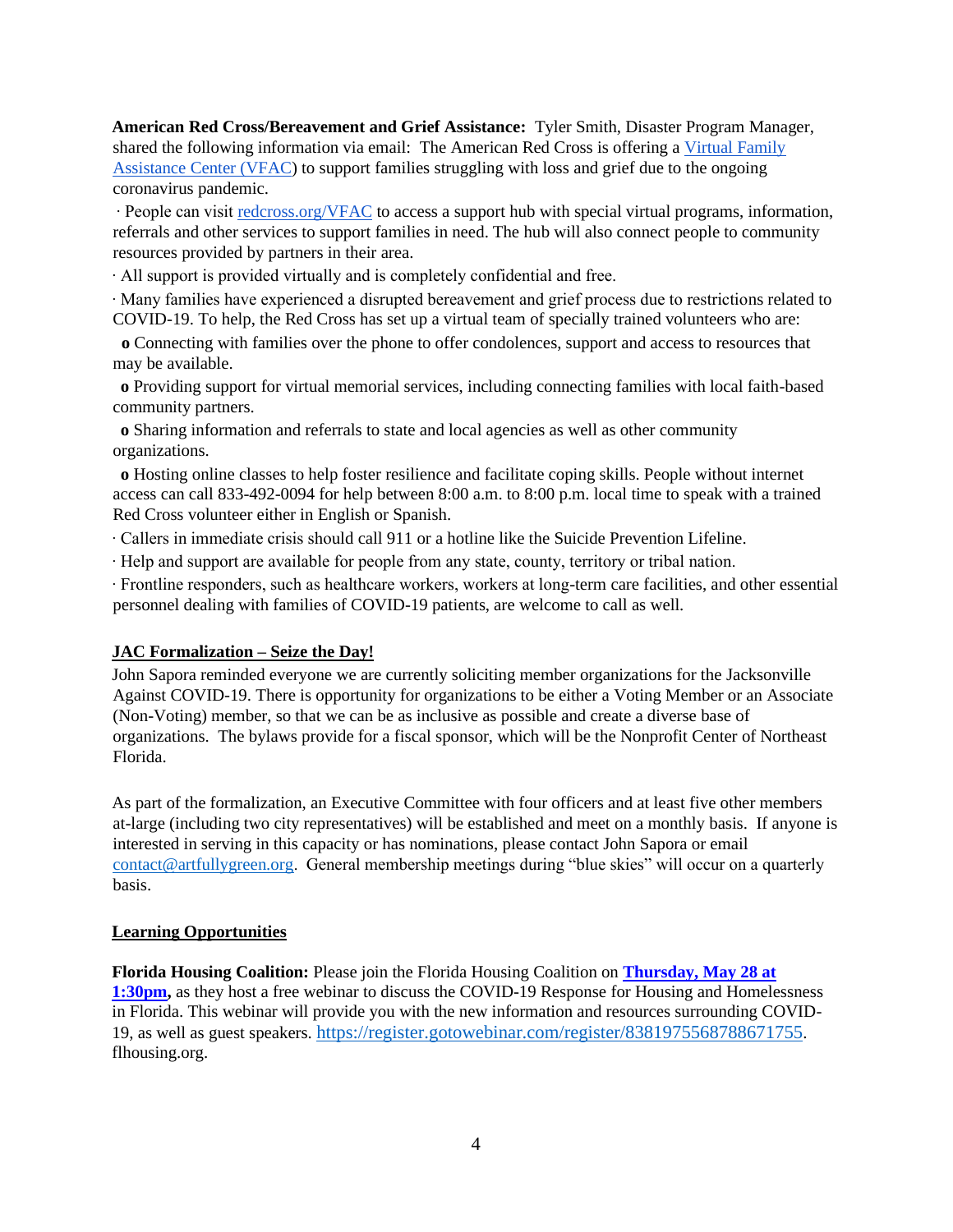# **Nonprofit Center of Northeast Florida:** The Nonprofit Center has a number of upcoming training opportunities. [https://nonprofitctr.org/inspire\\_events/](https://nonprofitctr.org/inspire_events/)

**FEMA Emergency Management Institute:** The Emergency Management Institute (EMI) offers selfpaced courses designed for people who have emergency management responsibilities and the general public. All are offered free-of-charge to those who qualify for enrollment. <https://training.fema.gov/is/> Consider creating a FEMA SID and taking the following courses to help build personal disaster skills and community knowledge:

- $\triangleright$  IS-100.c Introduction to the Incident Command System (2 hours)
- $\triangleright$  IS-700.b Introduction to the National Incident Command System (3.5 hours)
- ➢ IS-800.d National Response Framework, An Introduction (2 hours)

# **Standing Agency Resources & Information**

- Link to the City COVID-19 Recovery Resources is<https://www.coj.net/recoveryresources>
- To subscribe to the City of Jacksonville EOC COVID-19 SITREP Distribution List, send an email to: LISTSERV@LIST.COJ.NET and type "SUBSCRIBE COJ\_EOC\_SITUNIT" with NO other text, including signatures, in the message field.
- Monitor [www.jaxready.com/](http://www.jaxready.com/)virus for the latest Duval County disaster information.
- **630-CITY Helpline:** The City's helpline continues to support customers with routine inquiries about city services as well as answering questions regarding the virus. Staff are working remotely and referring to 211 and providers as needed.
- **211 Helpline and Resource Directory** <https://unitedwaynefl.org/get-help/> is the primary JAC source for what disaster resources are available from various organizations. 211 operators search this database to assist Helpline callers, so please REGISTER your organization and update your contact information and available resources. 211 manager is Don Earl – [donalde@uwnefl.org.](mailto:donalde@uwnefl.org) **\*\*Link for agencies to update their information with changes to schedule and services: <https://unitedwaynefl.org/get-help/update-agency-information/>**
- **Volunteers** If any organization has a need for volunteers, please contact Contact@artfullygreen.org with details and we will connect you. United Way Volunteer Hub Agency Page: [https://uwnefl.galaxydigital.com/covid-19-agency-information/ D](https://uwnefl.galaxydigital.com/covid-19-agency-information/)on't forget to track volunteer hours—may be beneficial for future funding proposals and required matches.
- Resource document for screening volunteers: <https://uwnefl.galaxydigital.com/files/dl/26f3d88ca8b72ab56c9aaf7b00e9734f/>
- **Financial Assistance Available to JEA Customers (**submitted by Elizabeth Paulson, Manager, JEA Customer Assistance Programs)**:** JEA is providing the following temporary measures **to assist customers** during the COVID-19 pandemic:
	- Following Florida's state of emergency declaration by Gov. DeSantis last month, JEA has suspended utility disconnections for non-payment until further notice. This includes electric and water service.
	- Effective Tuesday, March 31, JEA is waiving late fees assessed on customer bills until further notice.
	- Effective Monday, April 6, customers will not be charged convenience fees for credit and debit card payments until further notice.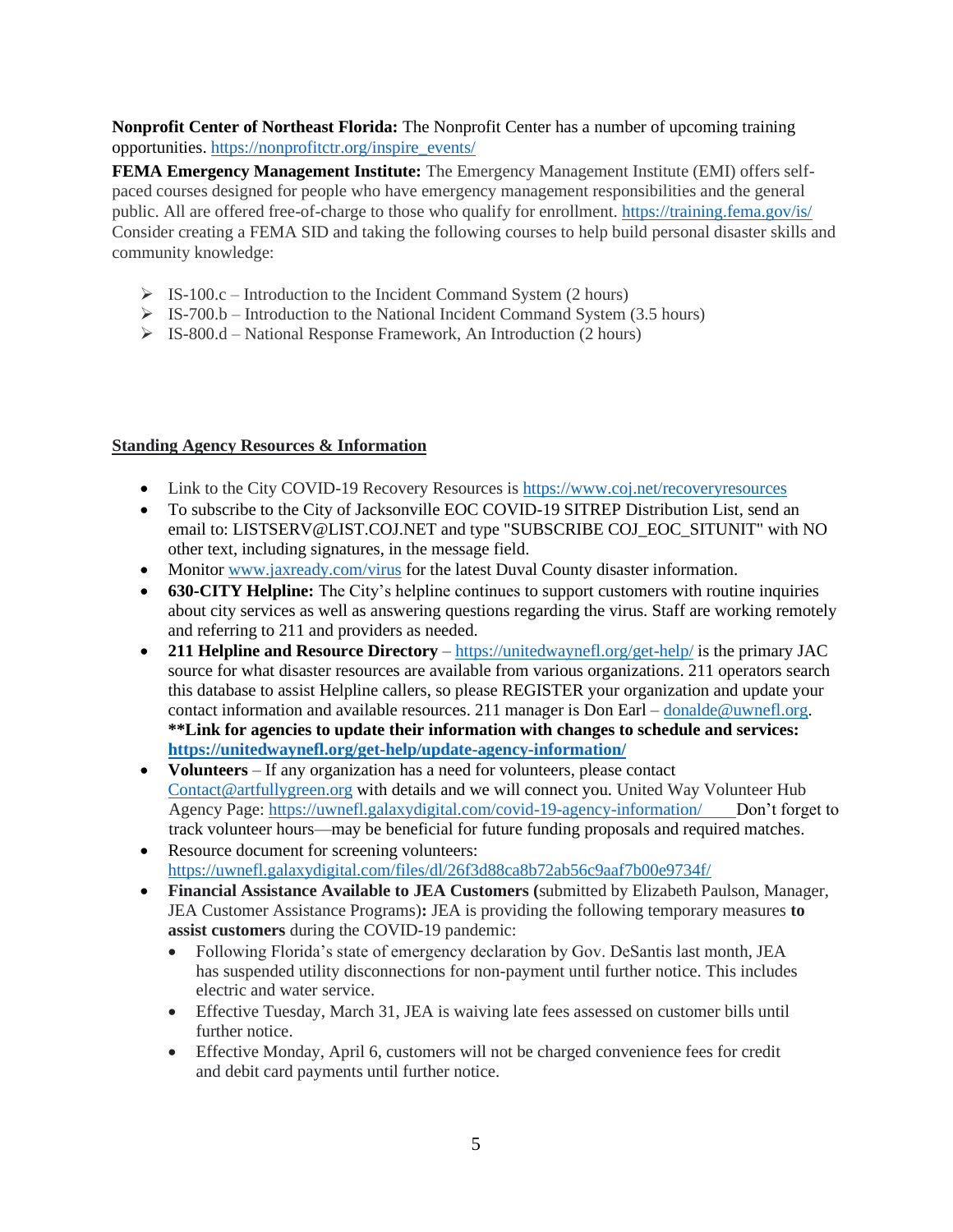For **customers** who are unable to pay their bills at this time, we encourage them to contact JEA at **904-665-6000** to discuss flexible payment options. These include payment extensions that provide more time to pay, as well as payment arrangements that allow customers who qualify the ability to pay their balance over monthly installments. Our Customer Advisors are available by phone weekdays from 7 a.m. to 7 p.m. Customers may also explore billing and payment options on our website at

**[https://www.jea.com/residential\\_customers/billing\\_and\\_payment\\_options/](https://www.jea.com/residential_customers/billing_and_payment_options/)**.

Should **customers** need more help, including assistance beyond their utility bill, JEA is directing requests to the **[United Way of Northeast Florida](https://urldefense.com/v3/__https:/unitedwaynefl.org/get-help/__;!!PTbBrQ!IzomZkW6vsPUjG3T43VoD4OGLI0bjVRSmiL3lL91A9k8LGFs8i05-YTH7fs$)**, which can connect them to community-based assistance programs. We are encouraging these customers to call **2-1- 1** or **904-632-0600**. Attached is JEA's summary of current financial assistance programs.

- **The Nonprofit Center** is maintaining information for nonprofits at [http://nonprofitctr.org/covid-](http://nonprofitctr.org/covid-19)[19.](http://nonprofitctr.org/covid-19)
- **Presbyterian Social Ministries**: The agency has dorm space available in Jacksonville. Dorm sleeps up to 42 or whatever number is deemed safe. We are available to house incoming first responders/volunteers if the needs arise. There is a full kitchen available, showers including an ADA space, laundry area, and Wi-Fi is provided. There is a small fee to assist with keeping the dorms up and running. I want to reiterate, this space is being offered to housing first responders & emergency/volunteer personnel only. It is not available for general emergency housing at this time. [TeriKetchum@PresbyterianSocialMinistries.org](mailto:TeriKetchum@PresbyterianSocialMinistries.org)
- **AARP** has created a website for AARP Mutual Aid Groups, which are informal groups of volunteers that band together to find effective ways to support those people most in need who live in their local community. Mutual aid can include picking up groceries, providing financial assistance, or lending emotional support to your neighbors. [https://aarpcommunityconnections.org](https://aarpcommunityconnections.org/)
- **Northeast Florida Regional Council:** NEFRC provides a host of emergency preparedness services for the public, private and government sectors in our seven-county region (Baker, Clay, Duval, Flagler, Nassau, Putnam and St. Johns). This includes but is not limited to the areas of natural hazard planning, hazardous materials and wastes, and training and exercise services. NEFRC maintains staff with expertise in emergency management. A Florida Professional Emergency Manager or FEMA Certified Master Exercise Practitioner will oversee all projects or programs.

The NEFRC, through a contract with the Florida Department of Health, also manages the Healthcare Coalition program for 18 counties throughout North Florida. Through planning, training, equipping and exercising, the Healthcare Coalitions are building a stronger, regional healthcare system. The Northeast Florida Healthcare Coalition is a group of healthcare and response organizations that collaborate to prepare for and respond to medical surge events. HCCs incentivize diverse and competitive health care organizations to work together for the community. [http://www.neflhcc.org/.](http://www.neflhcc.org/) Contacts are Eric Anderson [eanderson@nefrc.org](mailto:eanderson@nefrc.org) and Leigh Wisley at [lwisley@nefrc.org.](mailto:lwisley@nefrc.org)

**Ordering Supplies:** The City of Jacksonville EOC is currently processing supply order requests only from first responders and healthcare facilities, so nonprofit organizations need to use other vendors for PPE and other supplies. Given the increased demand from businesses as communities reopen for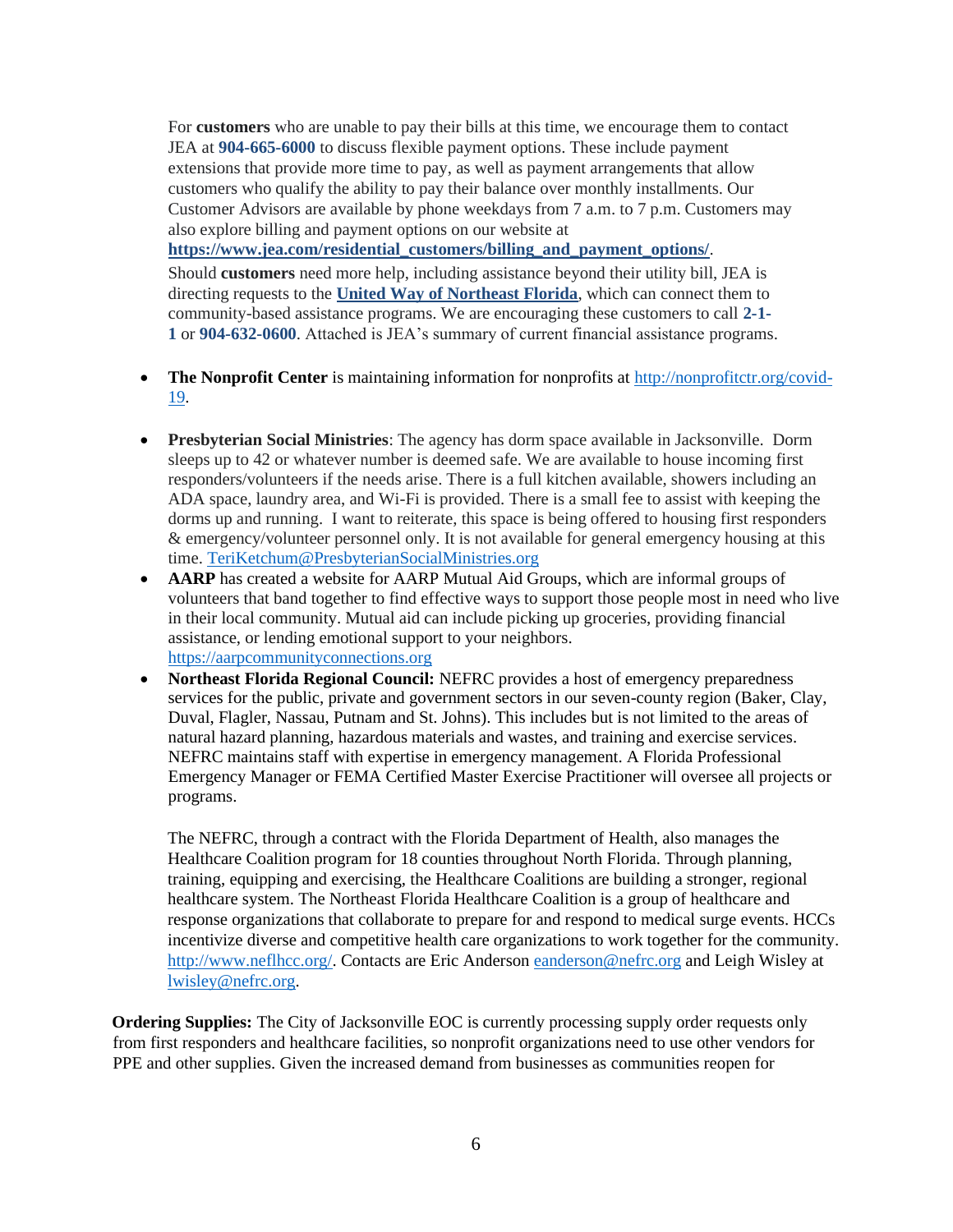business, please send any recommended suppliers to [contact@artfullygreen.org](mailto:coad@duvaldisasterrecovery.org) for dissemination to other JAC members.

### **PPE Resources**

If your direct service organization needs supplies such as manufactured masks, gloves, face shields, handwashing stations, hand sanitizer, digital thermometers, etc., please email [contact@artfullygreen.org,](mailto:coad@duvaldisasterrecovery.org) and the Jacksonville Against COVID-19 will gather orders and coordinate to help source those unmet needs. On the other hand, if your group is a source of masks, either DIY or manufactured masks, please email the JAC to coordinate your source with the unmet needs.

**Rethreaded** is making masks for frontline healthcare workers and for sale to the public. <https://www.rethreaded.com/products/cottonmask>

**YMCA** has a New Americans Welcome Center program where participants (ladies from Colombia, Venezuela, Ethiopia, to name a few) have been sewing face masks and selling them for \$5/each. This is helping participants make some money for their families. Please call (904) 530- 2549 – Amber Dodge, New Americans Welcome Center Coordinator.

**Vendors** with reasonable pricing for gloves and sanitizer for those looking to purchase:

- **Gloves (Latex/Vinyl)**
	- o Apollo Packaging: Ken Petsch (904) 683-3976 or [ken@apollopackaging.com](mailto:ken@apollopackaging.com)
	- o \$70/case of 1000 (10 boxes of 100 pairs per case)
- **Hand Sanitizer**
	- o Indoff: Don Compton (904) 517-7268 or [don.compton@indoff.com](mailto:don.compton@indoff.com)
	- $\degree$  96 2oz bottles = \$298
	- $\degree$  12 32oz bottles = \$295

#### **Spiritual & Emotional Care Resources**

- <https://emergency.cdc.gov/coping/responders.asp>"Responding to disasters is both rewarding and challenging work. Sources of stress for emergency responders may include witnessing human suffering, risk of personal harm, intense workloads, life-and-death decisions, and separation from family. Stress prevention and management is critical for responders to stay well and to continue to help in the situation. There are important steps responders should take before, during, and after an event. To take care of others, responders must be feeling well and thinking clearly."
- **Office of Population Health, Humana Military:** The program is maintaining a resource guide for active-duty military families. For questions and updated information please contact Lavender Morrison at [Lmorrison2@humana.com.](mailto:Lmorrison2@humana.com) Pre-COVID-19 project outline and purpose can also be found on our website [www.humanamilitary.com/populationhealth.](http://www.humanamilitary.com/populationhealth)
- **Florida Blue Emotional Support Helpline:** Florida Blue is offering a free 24-hour, bilingual emotional support helpline for all Floridians. Any Floridian, including those who are uninsured or insured by another company, can call **833-848-1762** for help dealing with feelings of stress, anxiety, grief, or fear related to COVID-19.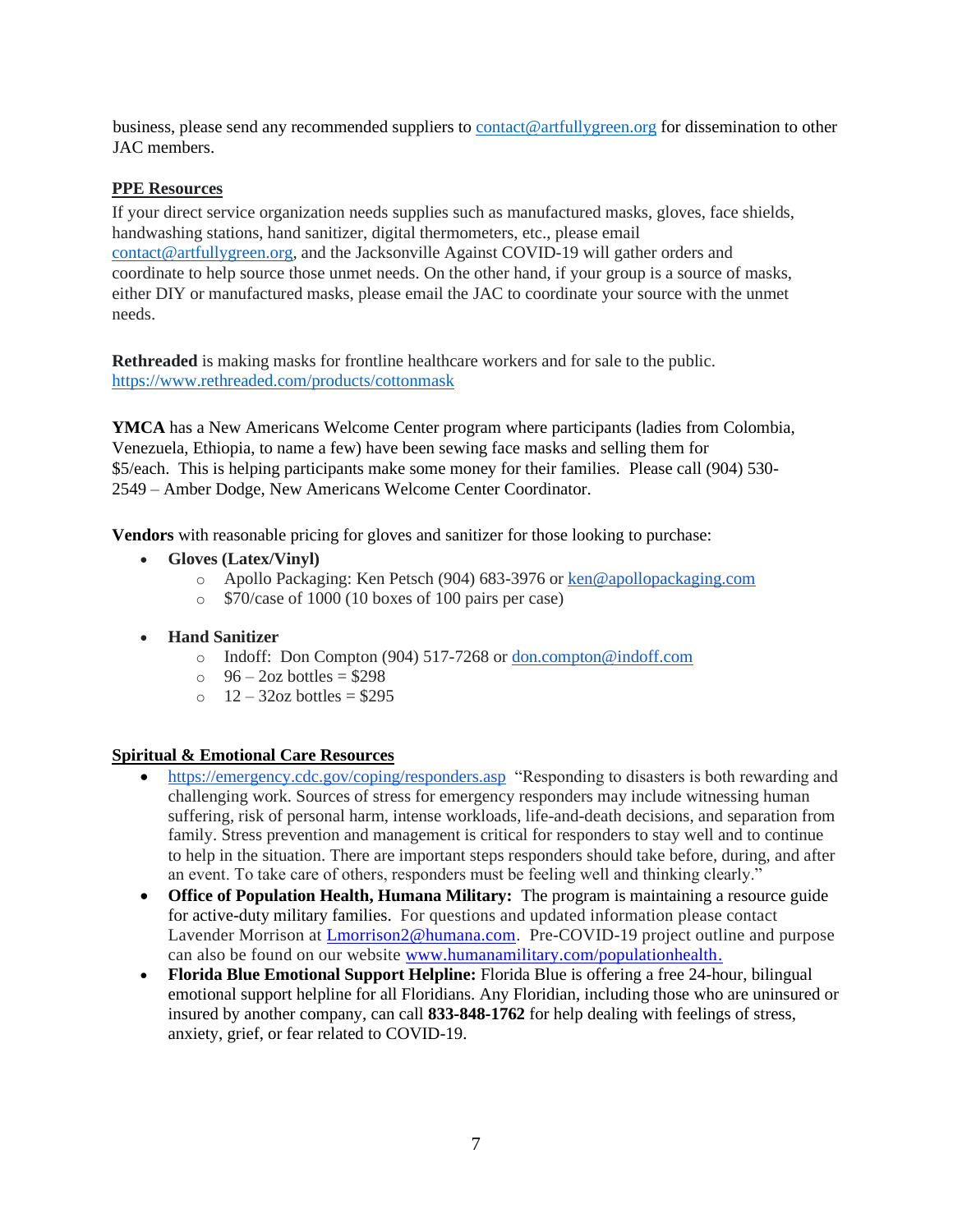- **Pray Jacksonville Phone bank:** The Pray Jacksonville phone line is 904-990-1777. About 40 people are standing by ready to support individuals who call seeking spiritual and emotional guidance.
- **Presbyterian Disaster Assistance** *Building Resilience* **webinars for Faith Leaders and General Audiences**: These one-hour programs are designed to increase participants' understanding of their own signs of stress and to teach in-the-moment tools to engage the relaxation response in body and mind. These webinars are designed for faith leaders and anyone responding to the COVID-19 situation and will engage participants in responding to questions and prompts to help create a personalized self- care and resilience-building plan. Those attending will build on their experience while practicing new tools that have been shown to be effective in sustaining our capacity to serve in the midst of challenging circumstances. These webinars have been pre-recorded and are available to view at your convenience. Visit [www.bit.ly/PDAESCwebinar](http://www.bit.ly/PDAESCwebinar) for more information.

### **Other Helpful Info:**

- **FL VOAD**: The state VOAD in conjunction with Volunteer Florida ESF-15 is hosting weekly COVID-19 calls on Tuesdays at 3pm. To be added to the invitation list, please email [flvoadmeetings@outlook.com.](mailto:flvoadmeetings@outlook.com) Situational reports can be submitted online a[t https://dart](https://dart-voad.communityos.org/sitrep)[voad.communityos.org/sitrep](https://dart-voad.communityos.org/sitrep) to help state and national VOAD leaders support the collaborative efforts of each responding agency.
- **Other COADS:**
	- o **Clay County** Everyone who has disaster response resources, volunteers or facilities available is asked to please text or call André Van Heerden (305) 395-0912. Please text the contact information of your point of contact person as group communications are being put together to organize a coordinated response. You can also send an email to: info@claysafetynet.org.
	- o **Nassau County** Contact is Stephanie Jerrell-Estep, Nassau P3-Public Private Partnership, 386-365-2252, [stephestep@nassaup3.org](mailto:stephestep@nassaup3.org)
	- o **St. Johns County** Contact Jenny Harvey, chair of the St. Johns County VOAD, at jenny.harvey@unitedway-sjc.org.

## **About the 10 am Jacksonville Against COVID-19 calls:**

The Jacksonville Against COVID-19 will transition to a twice monthly call in June, on Wednesday, June 10 and June 24. Joining by computer is encouraged whenever feasible – chat information is included in the minutes.

https://zoom.us/j/3952340642 Meeting ID: 395 234 0642 One tap mobile +16465588656,,3952340642# US (New York)

JAC organizations need to be ready to share information about needs and available resources, so please join the 10 am calls and email us at [contact@artfullygreen.org.](mailto:coad@duvaldisasterrecovery.org) Information will be distributed to the JAC contact list as needed in between calls.

- On these JAC briefing calls, everyone is automatically muted when they join the call, so use **\*6** to unmute your phone. If you also manually muted your phone so no one hears your barking dog, remember to unmute that as well so you can share your wisdom and ask questions about what you want to know.